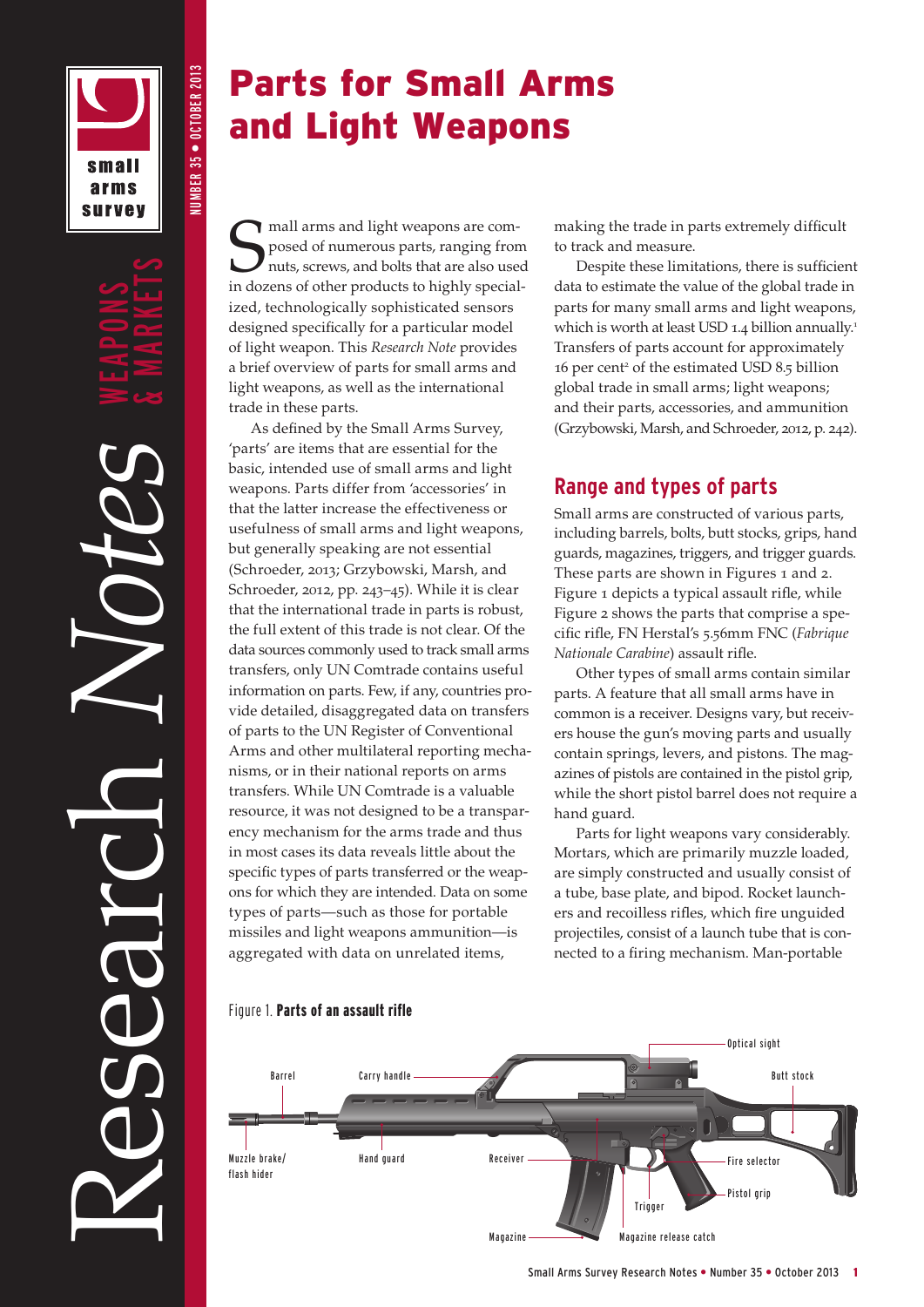air defence systems (MANPADS) and anti-tank guided weapons (ATGWs) are complex, technology-intensive systems. Both are based around a missile, which usually contains sensors, a central guidance unit, a warhead, a rocket motor, and propellant. The missile is usually propelled from a launch tube. In the case of MANPADS, a grip stock and battery unit are usually attached under the launch tube. ATGWs are more diverse, but many contain a tripod and an aiming and fire-control unit (in addition to the missile and launch tube).

## **The international trade in parts for small arms and light weapons**

Research conducted by the Survey indicates that in many countries the production of small arms and light weapons is carried out through globalized production chains. Countries with companies participating in these production chains import much larger quantities of parts than countries that do not produce small arms.<sup>3</sup> These transfers occur throughout the production chain among several types of organizations and under various contractual conditions, which are discussed below.

- $\blacksquare$  **Outsourcing** occurs when parts are purchased from a company other than the manufacturer of the finished product. In some cases a large number of firms may compete and produce similar parts that may be sold to manufacturers of finished products through an intermediary. In other cases one company may be highly reliant on another as a sole supplier or purchaser.
- Under **licensed production** agreements one organization grants another a licence (usually for a fee) to produce a particular weapon. The transfer of intellectual property (such as designs) normally accompanies licensed production. In addition, the licensor may also provide production machinery and parts that will be used by the licensee to produce the finished weapons. Initially, the licensee may

depend on imports of parts from the licensor, but over time it may switch to local suppliers or produce the parts itself (Gimelli Sulashvili, 2007).

- In **co-production**, two or more companies (often located in different countries) agree to develop and produce a weapon system jointly. An example is the MILAN antitank weapon, which was originally developed by Euromissile, a consortium of the French Aerospatiale Group and Germany's Daimler-Benz Aerospace (Gander and Cutshaw, 1999, p. 355).
- **Offset and countertrade** arrangements occur when a supplier agrees to buy products from the country purchasing the finished weapon (Brauer and Dunne, 2004). For example, a ministry of defence might procure missiles from a producer in another country and a condition of the deal might be that the missile producer buys parts from companies based in the importing country.
- Transfers of parts also occur among  $\mathcal{L}_{\mathcal{A}}$ elements of **multinational corporations**, e.g. parts produced in a plant in one country may be sent across the border for assembly in another.

The small arms production industry is not uniformly globalized. Brazil, which has one of the world's largest pistol-exporting industries, imports very few pistol parts. Brazilian firms either produce the parts themselves or purchase them from domestic suppliers. Countries and firms choose not to source parts internationally for several reasons. Ministries of defence that prioritize security of supply may decide to avoid dependence on foreign suppliers for crucial parts of weapons used by their armed forces. Stateowned firms may also prioritize local employment over the potential cost savings associated with procuring parts from abroad (Dimitrov and Hall, 2012).

Export controls may also limit the globalization of small arms production. Many parts used in small arms and light weapons are controlled goods that require a licence if they are to be

exported and are subject to re-export controls. Such transfer controls can restrict the direct or indirect transfer of parts, as is the case with transfers of weapons and parts from the United States to China. Such retransfer controls also influence trade among Western countries. The United States has strict retransfer controls that require importing firms to request permission before the parts—including parts in finished weapons—are transferred to another country. According to one industry representative, these controls have led European producers to source parts from non-US suppliers to avoid US retransfer controls,<sup>4</sup> although the extent to which retransfer controls affect procurement decisions is unclear.

Producers of parts for small arms and light weapons may specialize in these items or they may produce a wide variety of products. For example, Lothar Walther focuses solely on gun barrels, which it sells through a worldwide network of dealers (Lothar Walther, n.d.). The Dandong Xunlei Technology Company of China offers a wider range of products, but still targets the small arms market. The company produces numerous parts for small arms, such as butt stocks, hand guards, and rails, as well as accessories, such as telescopic sights, flashlights, and laser pointers (DXT, n.d.). Other companies produce parts that are incorporated into a wide array of products, including—but not limited to—small arms. An example is the US-based Connecticut Spring & Stamping Corporation, which makes springs and stamped metal products that are used in the medical, aerospace, defence, automotive, and small arms industries (CSS, n.d.).

#### **Repair and maintenance**

Internationally transferred parts for small arms and light weapons are also used for maintenance, repair, and upgrades. Parts are replaced during routine maintenance, when a weapon is unexpectedly damaged, and when weapons are upgraded. Research conducted by the Survey indicates that repairs, maintenance, and upgrades account for a small percentage of the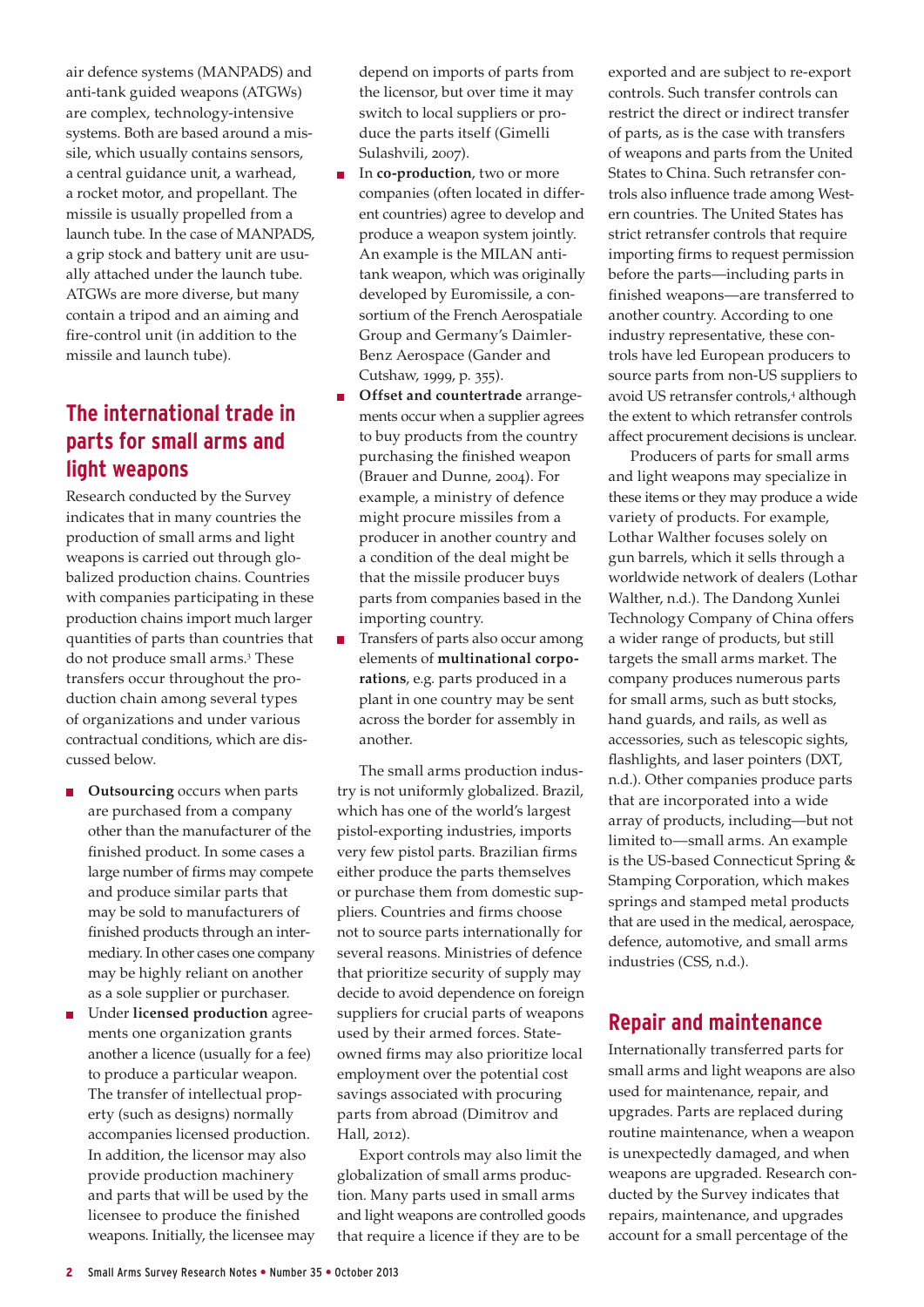overall trade in parts. Data on transfers of parts shows that in 2005–09, 56 countries—all of which engage in domestic production—imported 97 per cent of the financial value of all parts for military firearms and light weapons. Although there is no statistical relationship between the size of a state's armed forces and that state's import of parts of military firearms and light weapons, there is such a relationship with the production of these weapons. This may be because imported finished weapons are often returned to their respective manufacturers abroad for repairs and upgrades.<sup>5</sup> In these cases parts associated with repairs and maintenance would be transferred to the country of manufacture rather than the country of import. It is important to note, however, that light weapons parts in particular are often supplied with the finished weapons when they are initially exported and so may be recorded as part of these transactions.<sup>6</sup> The value of these parts may thus be included in data on transfers of the finished (complete)

weapons rather than in data on transfers of parts as such. The value of parts transferred with weapons is likely to be small, however.

With respect to handguns and sporting rifles and shotguns, civilian purchasers may simply replace a damaged weapon (which costs only a few hundred dollars) rather than attempt to repair it.<sup>7</sup> In this way the demand for small arms parts is centred on the production of new small arms rather than the maintenance of previously manufactured weapons. Countryspecific data appears to support this theory. For example, sales of parts and accessories by Sturm, Ruger & Co. a US manufacturer of pistols, revolvers, and rifles—accounted for only 4.6 per cent of total small arms sales in 2010 (i.e. USD 11.5 million out of USD 251.7 million in total sales).<sup>8</sup>

#### **Conclusion**

As explained above, the international trade in parts is a critical component of the broader trade in small arms

and light weapons. Parts form a significant percentage of the value of the international small arms trade, and are essential for the production and maintenance of small arms and light weapons worldwide. The trade in parts is particularly important for arms manufacturers with globalized production chains and for governments and other end users that lack the domestic capacity to produce the full range of items required to maintain their small arms and light weapons. Demand for parts also exists among armed groups, arms traffickers, and other criminals. Armed groups that have established production and repair capabilities (particularly those with large, diverse holdings of weapons and a high operational tempo) require consistent access to parts. Diverted parts are also used in the illicit production of small arms and light weapons by armed groups and arms traffickers, some of whom illegally assemble firearms from parts diverted from licit channels. These weapons are then illicitly re-exported